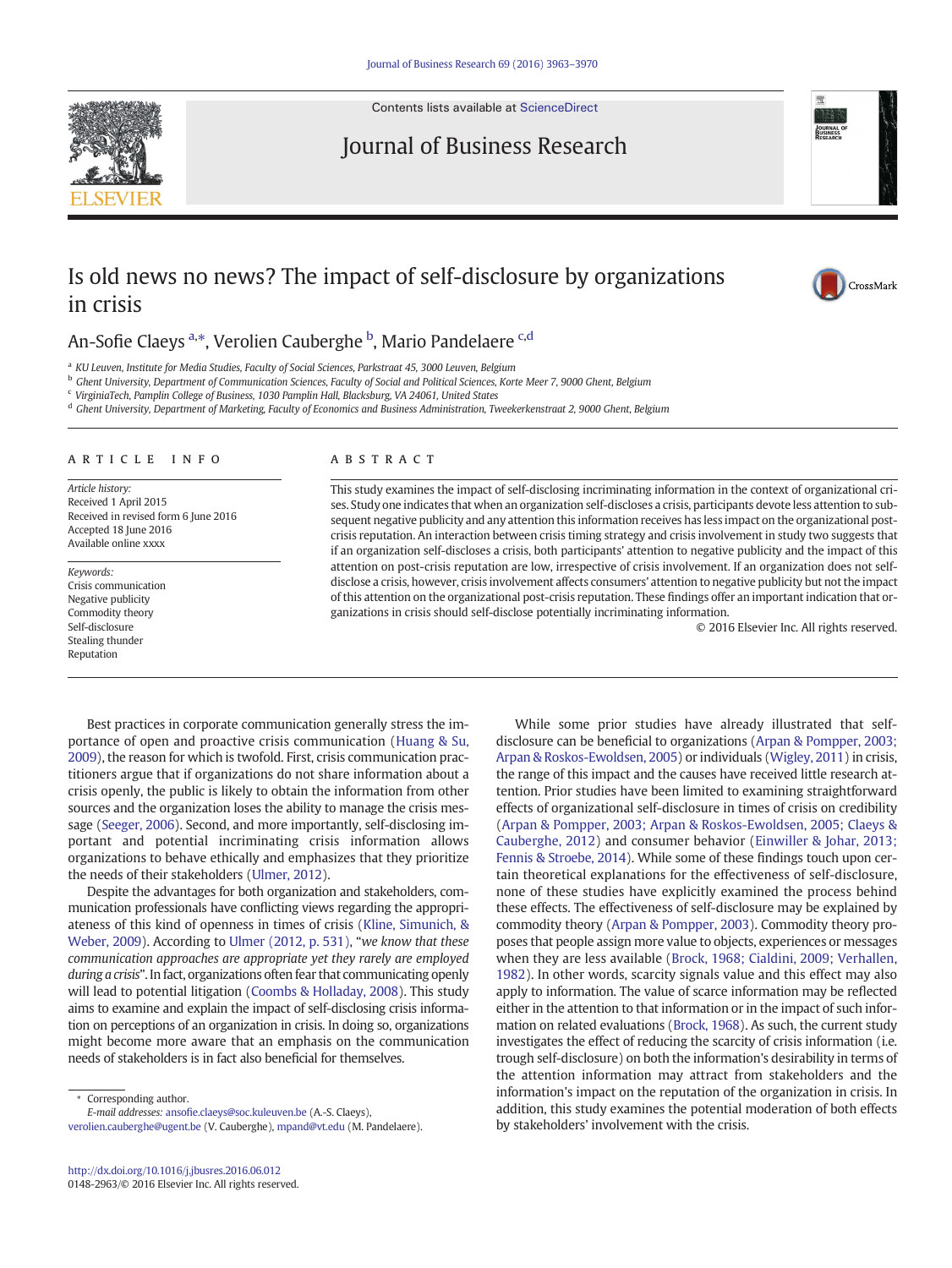This research contributes to the theory on organizational crisis communication in five ways. First, the study aims to demonstrate the positive impact of self-disclosing crisis information. In doing so, organizations should become aware of the benefits of so-called stealing thunder, not only for the sake of their stakeholders but for their own sake as well. Second, by means of two experimental studies this research examines the extent of the positive impact of self-disclosure by focusing on two outcomes: the attention to subsequent negative publicity about the events and post-crisis organizational reputation. Third, the study examines if consumers' involvement with the crisis moderates the effect of organizational self-disclosure. Prior research shows that crisis involvement affects the impact of crises and crisis response strategies (e.g., apology, denial) on stakeholders' perceptions of an organization [\(Claeys & Cauberghe, 2014; Trump, 2014\)](#page-6-0). The findings from this study illustrate if and how the impact of crisis involvement relates to crisis timing strategies. Fourth, the findings indicate that commodity theory might offer an explanation for the impact of organizational self-disclosure. As such, this study answers the need for more theoretical research on the impact of crisis communication [\(Botan & Taylor,](#page-6-0) [2004](#page-6-0)). Finally, research on crisis communication in general and selfdisclosure in particular has received very little attention in the business and management literature ([Fennis & Stroebe, 2014](#page-7-0)) as compared to the public relations literature (e.g., [Arpan & Pompper, 2003; Arpan &](#page-6-0) [Roskos-Ewoldsen, 2005; Claeys & Cauberghe, 2012; Claeys, Cauberghe,](#page-6-0) [& Leysen, 2013](#page-6-0)). Most studies indicate that organizations hesitate to reveal negative events out of fear of drawing unnecessary attention to the crisis, potential legal liability, etc. It is therefore crucial to examine selfdisclosure in the business literature in order to convince not only public relations practitioners but executives as well of the value of selfdisclosure for their organization.

#### 1. Conceptual framework

#### 1.1. Self-disclosure

Self-disclosing incriminating information can minimize that information's value. Research in the context of social psychology, for instance, illustrates that people who are responsible for a negative event in their lives should self-disclose this information when they meet someone new [\(Archer & Burleson, 1980; Jones & Gordon, 1972\)](#page-6-0). If not, a potential partner will consider them less attractive. Trial studies further indicate the potential positive impact of self-disclosing incriminating information. Indeed, when a defendant in trial attempts to hold back incriminating information, jury members may be more interested in this information and consider that information more severe when they find out ([Dolnik, Case, & Williams, 2003; Williams, Bourgeois, &](#page-7-0) [Croyle, 1993](#page-7-0)).

The importance of self-disclosure of detrimental information is, however, especially apparent for organizations in crisis. When organizations fear negative publicity, they have two options [\(Easley, Bearden, &](#page-7-0) [Teel, 1995; Wigley, 2011\)](#page-7-0): self-disclose a crisis or wait until crisis information is dispersed by a third party. The former crisis timing strategy is commonly referred to as stealing thunder and implies that an organization "breaks the news about its own crisis before the crisis is discovered by the media or other interested parties" [\(Arpan & Roskos-Ewoldsen, 2005,](#page-6-0) p. 425). In this case the organization self-discloses a crisis before external parties communicate about the events ([Dolnik et al., 2003; Williams](#page-7-0) [et al., 1993\)](#page-7-0). The latter crisis timing strategy is often called thunder, in which case the crisis is announced by an external party. The general advise for organizations is to self-disclose crises whenever they can, since this reduces the negative impact of crisis information on stakeholders [\(Claeys & Cauberghe, 2012; Dolnik et al., 2003; Mauet, 2007\)](#page-6-0). Selfdisclosure is especially feasible when the spread of incriminating information is unavoidable [\(Easley et al., 1995\)](#page-7-0). Research in social psychology additionally suggests that self-disclosing negative events is most crucial whenever one is highly responsible for them [\(Archer &](#page-6-0) [Burleson, 1980; Jones & Gordon, 1972\)](#page-6-0). Because in today's corporate world secrets are likely to surface eventually, and revelations of such secrets can trigger new reputational crises [\(Coombs & Holladay, 2002](#page-6-0)), the self-disclosure of crises is indeed a reasonable option.

A number of theoretical frameworks has been offered to explain the effectiveness of an organizational self-disclosure in minimizing reputational damage. According to the disconfirmation of expectations theory [\(Arpan & Pompper, 2003](#page-6-0)), for instance, withholding information about a crisis confirms the biases that stakeholders have of organizational communication. Stakeholders expect organizations to only communicate what is in their own best interest. An organization that steals thunder, however, disconfirms stakeholders' negative expectancies, which results in greater credibility of the organization ([Arpan & Pompper,](#page-6-0) [2003; Williams et al., 1993\)](#page-6-0). Similarly, the change of meaning hypothesis suggests an organizational self-disclosure results in an inconsistency in the eyes of stakeholders, who will attempt to resolve that inconsistency by changing the meaning of the disclosure in order to make the revelation more consistent to their expectations of the organization [\(Arpan & Pompper, 2003; Williams et al., 1993](#page-6-0)). As such, they may consider self-disclosed information less severe, which is consistent to their expectation that organizations would not reveal severely negative information about themselves.

While research in the context of organizational crisis communication does not support the change of meaning hypothesis ([Arpan &](#page-6-0) [Pompper, 2003\)](#page-6-0), research does offer some confirmation for the disconfirmation of expectations theory ([Arpan & Pompper, 2003; Arpan &](#page-6-0) [Roskos-Ewoldsen, 2005\)](#page-6-0). No research, however, has examined the assumption that an organizational self-disclosure can also minimize the harms of negative publicity subsequent to a crisis. This premise relates to commodity theory, which is referred to as the old-news-is no-news hypothesis in reference to the self-disclosure of incriminating information [\(Dolnik et al., 2003](#page-7-0)).

#### 1.2. Commodity theory

Commodity theory's basic premise is that "any commodity will be valued to the extent that it is unavailable" ([Brock, 1968](#page-6-0), p. 246). Unavailability refers to scarcity and the amount of effort that is needed to obtain the commodity (e.g., limited editions of products) ([Brock, 1968; Lynn,](#page-6-0) [1991\)](#page-6-0). The term commodity can refer to anything (e.g., messages, experiences, objects) that is useful, transferable from one person to another and can serve as a possession. Many studies on the impact of unavailability of commodities focuses on information or messages. In this context, research focuses, among others, on censorship [\(Fromkin & Brock,](#page-7-0) [1973; Worchel, 1992\)](#page-7-0). Researchers also focus on commodity theory in the context of marketing. Marketers often use so called scarcity appeals as an advertising technique [\(Eisend, 2008](#page-7-0)). They refer to the impact of unavailability on value as a scarcity effect which implies "the influence of perceived scarcity on the subjective desirability of an object" ([Jung &](#page-7-0) [Kellaris, 2004,](#page-7-0) p. 740).

Research often examines scarcity effects in terms of their impact on the subjective value of a commodity, which is the desire to obtain the commodity ([Eisend, 2008; Jung & Kellaris, 2004](#page-7-0)). Commodity theory, however, does not limit the value of a scarcity-based commodity to subjective desirability. Besides the desirability of a commodity, commodity value can also refer to the meaning a commodity can create in the eyes of consumers [\(Brock,](#page-6-0) 1968). If the commodity is information, people may not only desire to read scarce information more and thus devote more attention to the message. Scarce information may also be more likely to impact people's evaluation of the position in the message than would be the case if the information would not be scarce. Research by [Worchel and Arnold \(1973\)](#page-7-0) for instance shows that censorship of information not only leads to an increase in attention for that communication, but additionally causes a potential audience to change their attitudes toward the position that the censored message advocates. So, people do not just consider censored information as more desirable;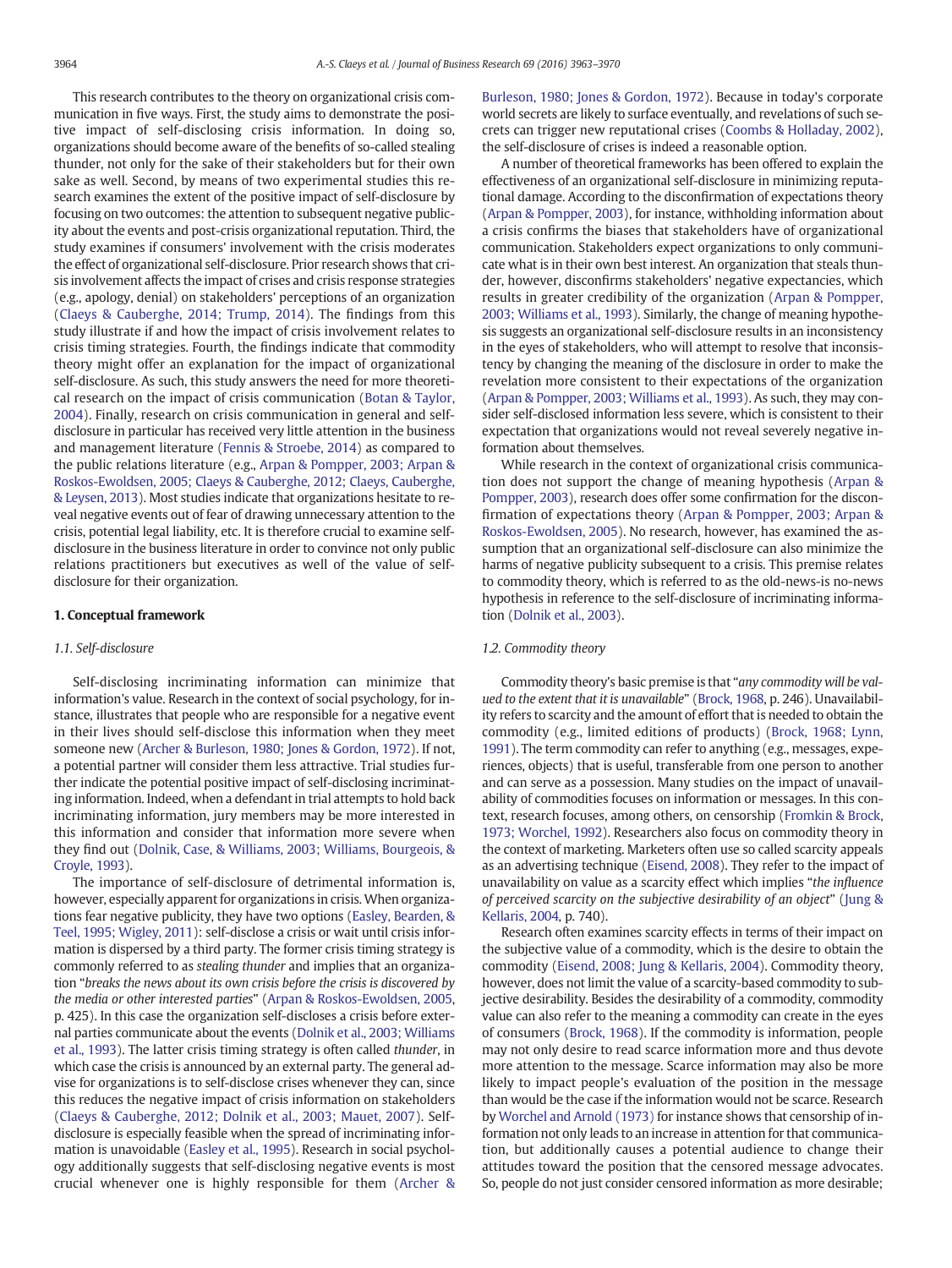they also seem to believe such information more than readily available information [\(Cialdini, 2009\)](#page-6-0).

The distinction between scarcity's impact on the attention information attracts and on people's evaluations may also explain how selfdisclosing incriminating information in light of a crisis minimizes that information's value. When an organization does not self-disclose negative information but an external party is the first to do so, consumers might believe that the organization tries to withhold information [\(Arpan & Pompper, 2003](#page-6-0)). In that case, the information provided by the external party is more scarce and consequently more valuable than when the organization self-discloses the same information [\(Brock,](#page-6-0) [1968\)](#page-6-0). If the organization already self-discloses the information early on, the negative publicity becomes less influential [\(Arpan & Pompper,](#page-6-0) [2003](#page-6-0)). Consequently, when an organization does not self-disclose a crisis, message scarcity can result in an increased attention to the information contained in any negative publicity brought forward by external parties. Stakeholders therefore might devote less attention to negative publicity from third parties when an organization in crisis self-discloses that incriminating information compared to when the company does not (H1). In addition, the attention for negative publicity from third parties might have a negative impact on the post crisis-reputation only when the organization does not self-disclose a crisis (H2).

#### 1.3. The moderating effect of crisis involvement

[Brock \(1968\)](#page-6-0) remarks that the scarcity principle applies to commodities, which should be useful to the potential possessor. Usefulness is defined as having potential relevance to the needs and interests of that possessor [\(Brock, 1968; Lynn, 1991\)](#page-6-0). Based on this definition, the question remains if commodity theory is still applicable when the usefulness of an object to the possessor is low; in that situation one may doubt that the object is in fact a commodity ([Brock, 1968\)](#page-6-0). If for instance a message is scarce, but the recipient is not interested in the topic, scarcity alone might not augment the value of that message. However, in the context of information, scarcity may affect commodities' value despite a lack of usefulness to a potential reader. More specifically, even if someone does not pay attention to scarce information because the content does not appear to be useful, that message might turn out to have an evaluative impact in the end when those people read the information anyway.

People's expected usefulness of a commodity can be affected by their involvement with the commodity. High involvement implies that a message has a high degree of personal relevance, whereas low involvement means that the personal relevance of the message is perceived rather low [\(Petty & Cacioppo, 1981](#page-7-0)). People's level of involvement influences the amount and direction of their attention [\(Celsi & Olson, 1988](#page-6-0)). High issue involvement increases a person's motivation to engage in a thorough consideration of issue-relevant information that an organization presents, in order to form an attitude about that issue ([Petty,](#page-7-0) [Cacioppo, & Schumann, 1983\)](#page-7-0). Under high involvement conditions, contrary to low involvement conditions, message content has a larger impact on people's attitudes ([Petty & Cacioppo, 1979, 1981; Petty et al.,](#page-7-0) [1983](#page-7-0)).

Similarly to information scarcity ([Bozzolo & Brock, 1992\)](#page-6-0), crisis involvement can influence the value of crisis related information. [Brock](#page-6-0) [and Brannon \(1992\)](#page-6-0) suggest that scarcity and personal involvement can result in similar outcomes. First, high crisis involvement and information scarcity can both lead to a greater attention to information on the one hand. Second, they can both lead to a larger impact of the information on people's evaluations. An important question that results from these similar outcomes of scarcity and issue involvement is how people's involvement with a crisis can moderate the scarcity effect. Whenever an organization self-discloses a crisis, stakeholders are likely to consider subsequent negative publicity old news ([Arpan & Pompper,](#page-6-0) [2003; Dolnik et al., 2003; Williams et al., 1993](#page-6-0)). Consequently, irrespective of crisis involvement, when organizations self-disclose crisis information subsequent negative publicity becomes less valuable.

Whenever an organization waits for a third party to disclose a crisis, however, a different pattern might emerge due to the high level of perceived message scarcity of that negative publicity. A high level of involvement can motivate people to read the information and use the content to form their attitude [\(Petty et al., 1983](#page-7-0)) just as information scarcity does. So, when an organization fails to self-disclose crisis information (high scarcity of the negative information), consumers are likely to pay attention to negative publicity and this attention will affect their opinion about the organization in crisis if their involvement with the crisis is high. If, however, people's involvement with the crisis is low, they may be unlikely to pay much attention to negative publicity. In this condition, organizations might not benefit from stealing thunder. Still, if consumers would pay attention to the information, that information might nevertheless have a pronounced impact on their evaluation of that information because of the scarcity-induced commodity value. So, even if low crisis involvement causes consumers to pay less attention to negative publicity, the negative information may still result in reputational damage if they read the message anyway.

In sum, the involvement of stakeholders with a crisis affects the impact of a crisis timing strategy on consumers' attention for negative publicity from third parties (H3). To be specific, if an organization does not self-disclose a crisis, consumers' attention for negative publicity from third parties is likely to be higher when consumers' involvement with the crisis is high then when their involvement is low (H3a). However, if the organization in crisis self-discloses, crisis involvement will not affect the attention for negative publicity from third parties (H3b). Finally, the attention for negative publicity from third parties might affect the post-crisis reputation only if the organization does not self-disclose a crisis, irrespective of consumers' level of crisis involvement (H4).

# 2. Study 1

#### 2.1. Method

#### 2.1.1. Design and stimuli

The study used a single factor design, in which participants read either an organizational self-disclosure of a crisis or no organizational self-disclose of the crisis. In both conditions, the respondents subsequently saw negative publicity about the organization in crisis offered by a third party.

Both conditions exposed participants to information about a crisis in the form of newspaper articles. The crisis involved a fictitious company which produces soap products for the Dutch consumer market. The scenario described a fictitious organization in order to prevent any confounding effects of pre-crisis reputation ([Laufer & Jung, 2010\)](#page-7-0). The instructions indicated that all articles originated from a Dutch quality newspaper to avoid suspicion among the Belgian participants because they had not heard or read about these events before.

The crisis scenario involved the occurrence of serious burning injuries due to a wrong mixing of chemicals in the soap the organization sells, which resulted from a lack of safety controlling mechanisms issued by the organization. The company reduced safety control to cut costs. Some consumers suffered lifelong scars due to the product failure. This crisis scenario refers to a preventable crisis, a crisis for which the organization is fully responsible ([Coombs & Holladay, 2002\)](#page-6-0), because preventable crises pose the highest level of threat to organizations and their reputation [\(Coombs, 2007](#page-6-0)).

Two articles enabled the manipulation of self-disclosure. One article described the organizational self-disclosure of the crisis. The other article involved negative publicity from an external party about the crisis. In the self-disclosure condition participants first received the article in which the organization in crisis self-disclosed this information. Afterwards, they additionally received the article which offered that same information in the form of an attack by a consumer organization. In the no self-disclosure condition participants only received the article containing the negative publicity by the consumer organization. An actual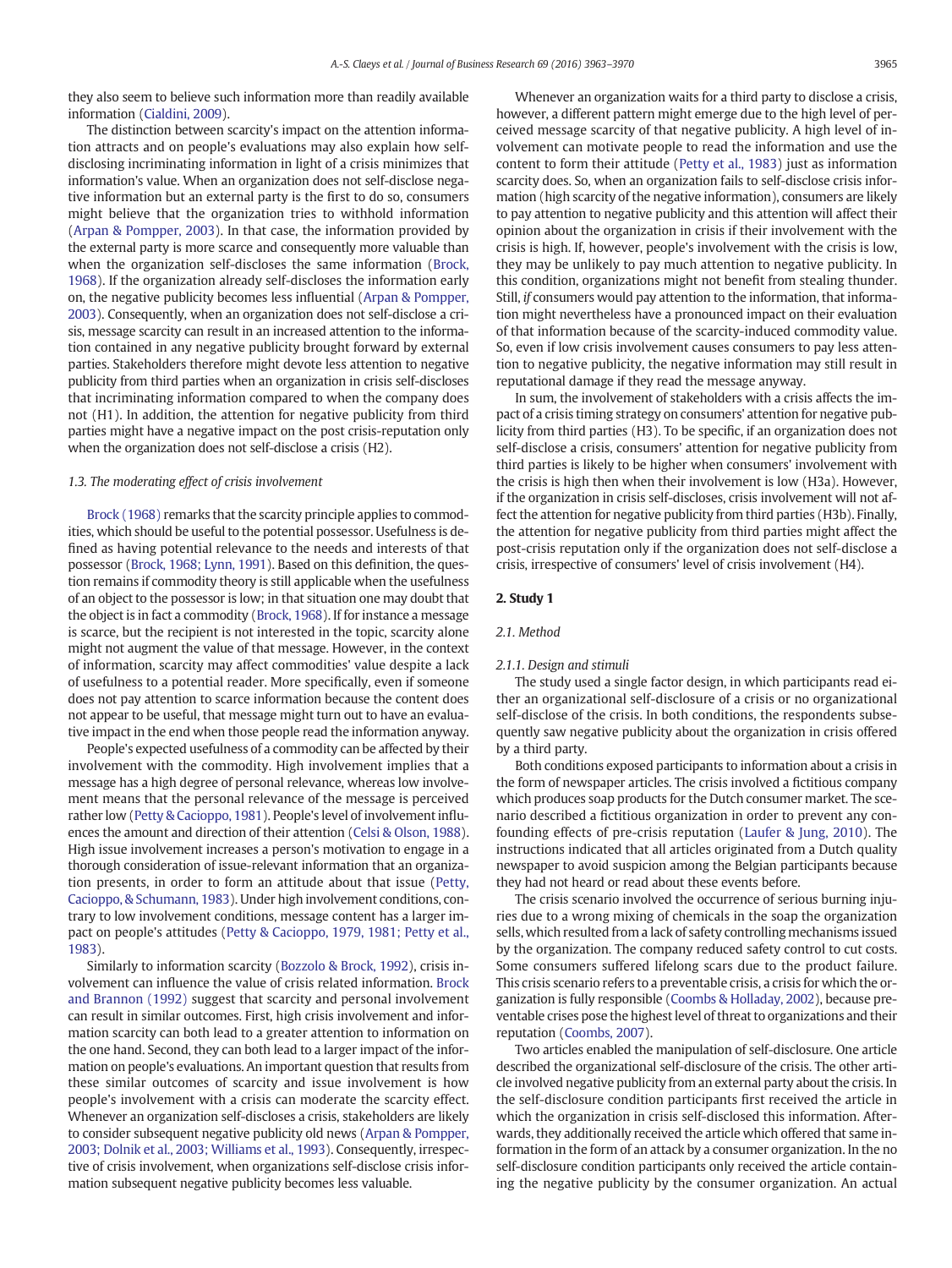newspaper article, unrelated to the crisis or the company, replaced the self-disclosure article.

## 2.1.2. Participants

Participants were 66 undergraduate students in communication sciences who participated for course credits and who had not yet received any classes on corporate communication. The sample consisted of student participants because of the time-consuming procedure related to the use of an eye-tracker. Participants were randomly assigned to one of the two conditions and participated individually. All students were Dutch-speaking Belgian men and women with an average age of 22 years (SD  $= 1.65$ ; range  $= 21-31$  years). Approximately 73% were females.

## 2.1.3. Procedure

An eye-tracking device enabled the measurement of the attention paid to the newspaper article containing negative publicity provided by the external party. The instructions asked participants to read two sets of articles on the screen of the eye-tracker (cf. Fig. 1). Each set consisted of two subsequent screens with each three articles. The first set of articles differed between both experimental conditions. Participants in the no self-disclosure condition received two screens with each three actual Dutch newspaper articles. Participants in the selfdisclosure condition received the same articles, but saw one article containing the organizational self-disclosure as a replacement of one of the three articles on the first screen. The second set of articles was the same for both conditions and contained two screens with each three articles. Five out of the six articles came from a Dutch quality newspaper. One article was fictitious and contained the negative publicity; namely the article for which the eye-tracking device measured participants' attention. All articles looked similar and were about the same length.

The instructions informed participants that the goal of the study was to examine the impact of online newspapers on reading behavior. To make sure that participants in the self-disclosure condition read the article with the self-disclosure, which was on the first screen, all participants received an instruction to read all three articles on that first screen. The researcher told them that this way they could get used to the procedure of reading the articles on the screen. For the subsequent screens, the researcher instructed participants to scan all three articles on each screen briefly and then select one article to actually read. By having participants scan all three articles before selecting one to read, they were able to assess the topic of each article. That way, the respondents in the self-disclosure condition could infer that the negative publicity referred to a situation about which they had read an article before. As such, they could subsequently infer that the information on that topic was not scarce. In between both sets of articles, all participants received a small questionnaire containing filler items on their use of e-readers. These filler items allowed us to hide the actual purpose of the study and to leave a short amount of time between the self-disclosure and the negative publicity.

## 2.1.4. Measures

First, the study measured the attention to the negative publicity. The eye-tracker determined participants' observation length of the article containing the negative publicity communicated by an external party in seconds. Because the participants scanned each article and then selected one of the three articles on the screen to read, the attention for the heading and the introduction was about the same for all participants. The analyses therefore compared the observation length for the actual content of the article only.

A questionnaire measured organizational post-crisis reputation using the reputation quotient of [Fombrun, Gardberg, and Sever \(2000\).](#page-7-0) According to these authors, reputation entails two factors, an emotional and a rational dimension which can be measured by twenty items. Since the crisis involves a fictitious organization, respondents experience difficulties in rating some of the items in the rational factor. For instance, "This organization looks like a low risk investment" or "This organization develops innovative products and services" are difficult to answer without some background knowledge about the organization. Therefore, the questionnaire excluded nine of the rational items. Participants evaluated the remaining items on 7-point disagree-agree Likert scales,  $alpha = 0.88$ . Examples of the remaining items are (1) "I



# SELF-DISCLOSURE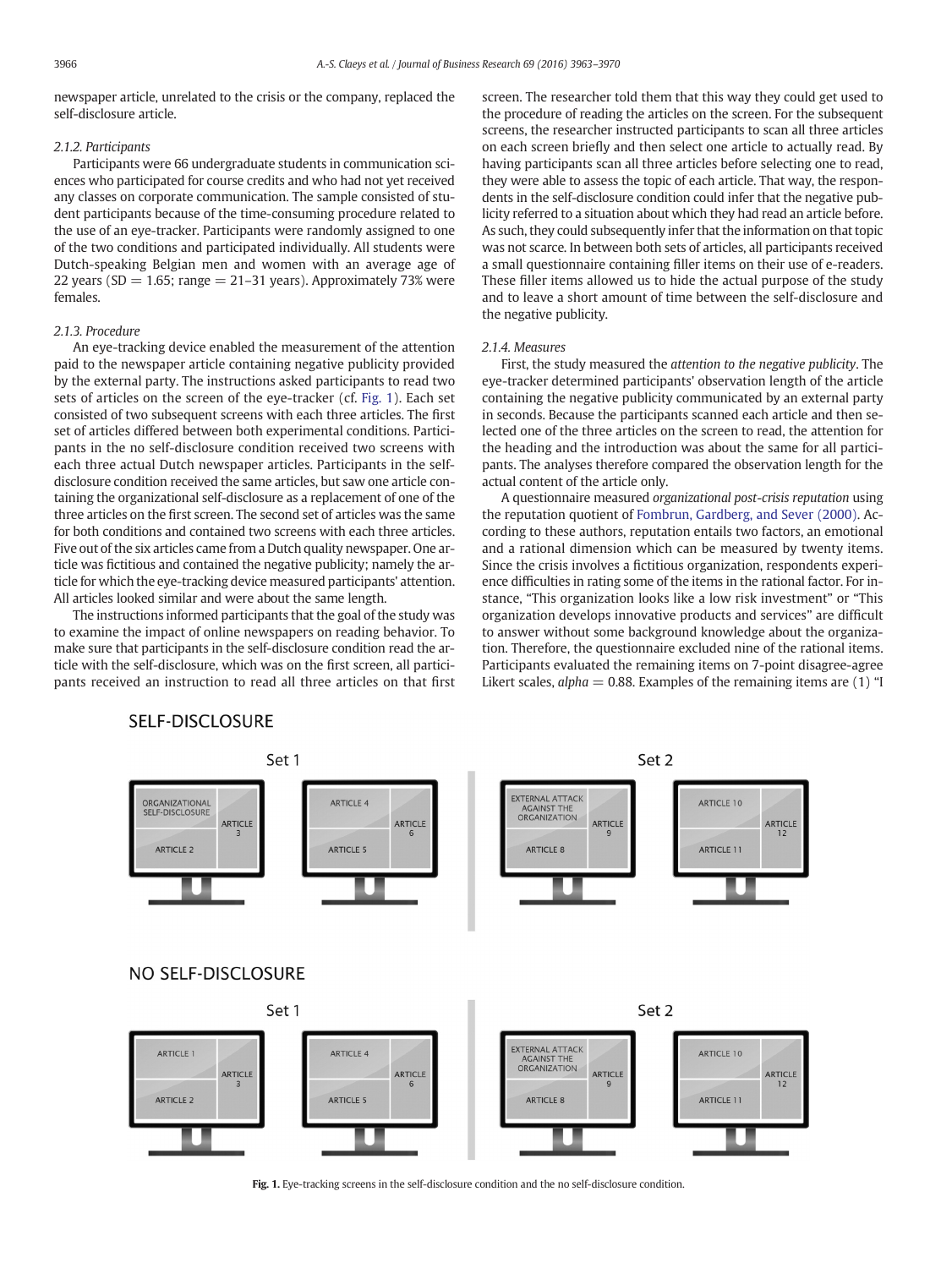have a good feeling about this company," (2) "This company offers high quality products and services," (3) "This company has excellent leadership," (4) "This company maintains high standards in the treatment of people." These items refer more to feelings and perceptions which participants can form even on the basis of little information.

# 2.2. Results

The first hypothesis states that self-disclosure impacts the attention consumers pay to subsequent negative publicity about a crisis (measured in seconds). The results of the main effect of crisis timing strategy on participants' observation length for the article containing negative publicity show that when the organization self-disclosed the crisis  $(M = 8.28, SD = 11.72)$ , participants paid less attention to the subsequent negative publicity from the third party than if no self-disclosure was present ( $M = 22.41$ ,  $SD = 19.36$ ;  $t(64) = 3.59$ ,  $p = 0.001$ ) (cf. Fig. 2). These findings support H1.

The second hypothesis states that the degree to which consumers pay attention to negative publicity about an organization in crisis relates negatively to their evaluations of the organization's post-crisis reputation. However, this negative relation would only occur if the organization did not self-disclose the crisis. The results confirm that when an organization self-discloses the crisis, the attention that participants pay to the negative publicity does not relate to their evaluations of organizational post-crisis reputation ( $r(32) = 0.021$ ,  $p = 0.91$ ). If the organization did not self-disclose the crisis, however, a strong negative correlation exists between the attention participants paid to the negative publicity and their evaluation of the organization's post-crisis reputation ( $r(32) = -0.62$ ,  $p < 0.001$ ). These results support the second hypothesis.

#### 2.3. Discussion

The results of study one show that when an organization does not self-disclose crisis information, participants pay more attention to subsequent negative publicity from a third party than when the organization self-discloses the crisis. The results also illustrate that organizations in crisis should self-disclose negative information in order to decrease and even avoid reputational damage from subsequent negative publicity. Self-disclosure can minimize the value consumers attach to negative publicity, both in terms of that information's desirability and impact. As such study one illustrates that organizations in crisis should self-disclose this information and communicate openly with their stakeholders. Finally, the findings indicate that commodity theory offers a viable explanation for the impact of self-disclosure on post-crisis organizational reputation.



# 3. Study 2

The purpose of study two is twofold. A first aim is to corroborate the results from study one. This second study manipulates self-disclosure in the same way as study one but involves a different crisis situation and a different organization. The second aim is to test whether crisis involvement moderates the effect of crisis timing strategy on the outcomes of negative publicity. More specifically, the study examines if selfdisclosure matters if consumers' involvement with a crisis is low. Study two therefore tests the third and fourth hypothesis. While the first study includes the description of a crisis which is relatively high in terms of involvement ( $M = 4.33$ ,  $SD = 1.41$ ), the current study manipulates the crisis to be either high or low involving for the participants in order to test the moderating impact of crisis involvement.

## 3.1. Methodology

#### 3.1.1. Design and stimuli

In order to test the moderating impact of consumers' crisis involvement on the effect of crisis timing strategy on both the attention to negative publicity and the impact of that information on organizational reputation, this second study used a 2 (crisis timing strategy: selfdisclosure vs. no self-disclosure)  $\times$  2 (crisis involvement: low vs. high) between-subjects factorial design. Four fictitious crisis scenarios manipulated both crisis timing strategy and crisis involvement by using different newspaper articles.

The manipulation of crisis timing strategy was the same as in study one. In the organizational self-disclosure condition participants received an article in which an organization self-disclosed crisis information. They subsequently received an article which offered that same information under the form of negative publicity by a third party. In the no selfdisclosure condition participants only received the article containing the negative publicity. The articles again described a fictitious crisis about a fictitious organization in order to prevent confounding effects of pre-crisis reputation ([Laufer & Jung, 2010\)](#page-7-0). Participants were told the articles originated from a Dutch quality newspaper.

The scenarios manipulated crisis involvement based on the approach of [Petty et al. \(1983\).](#page-7-0) They propose to make high involvement subjects believe that a certain issue affects them personally, whereas for low involvement subjects the issue has no personal impact. All participants were Belgian students. The high involvement group read about a bacterium on vegetables, which were mainly delivered to student restaurants and sandwich shops in the university cities in Belgium. They were told that the bacterium recently infected at least eleven students from the same city in which the participant sample studied. This bacterium can sometimes be fatal and is especially dangerous for young adults. Respondents in the low involvement condition received an article about that same bacterium on vegetables but received information that the company mainly delivered the vegetables to elderly homes in the Netherlands where the bacterium infected eleven elderly residents. The bacterium was especially dangerous to elderly people with weak immune systems.

#### 3.1.2. Participants

Participants were 86 undergraduate students in communication sciences who participated for course credit. The students had not yet received any classes on corporate communication. Participants were randomly assigned to one of the four conditions and participated individually in the study. All students were Dutch-speaking Belgian men and women with an average age of 22 years ( $SD = 1.85$ ; range  $= 20-$ 36 years). Approximately 59% were females.

#### 3.1.3. Procedure

The procedure and the participants' processing goal were the same as in study one. They also read two sets of six articles on an eye-Fig. 2. The impact of crisis timing strategy on observation length of the negative publicity. tracking device in order to measure the observation length of the article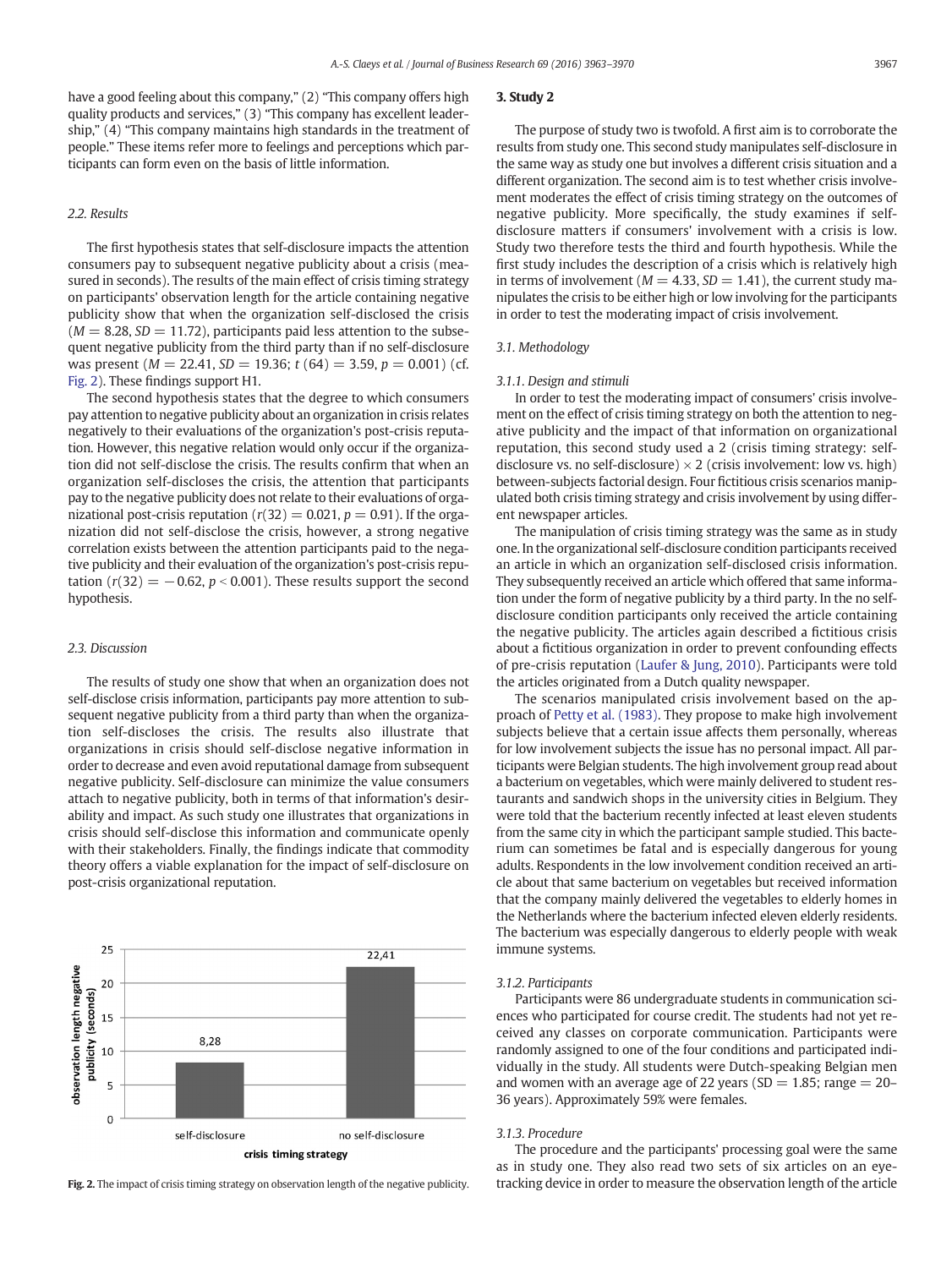containing negative publicity about the company in crisis. Each participant received information about the low involving crisis or about the high involving crisis.

## 3.1.4. Measures

The eye-tracking measurement allowed establishing participants' attention to negative publicity by measuring the observation length in seconds. Like in study one, the analyses compared the observation length for the actual content of the article and not for the heading and the introduction. After reading the articles on the eye-tracker the participants filled in a questionnaire which contained the measurement of organizational post-crisis reputation, a manipulation check for perceived crisis involvement and socio-demographical variables. The questionnaire measured post-crisis reputation, as in study one, by means of eleven items from the reputation quotient of [Fombrun et al. \(2000\)](#page-7-0) on 7-point Likert scales, with  $1 =$  completely disagree and  $7 =$  completely agree, alpha  $= 0.93$ . The manipulation check contained a three-item measure of crisis involvement on 7-point disagree-agree Likert scales,  $alpha = 0.93$ . For example, "These events are very important to me" [\(Kopalle & Lehmann, 2001](#page-7-0)).

# 4. Results

## 4.1. Manipulation check

The manipulation of crisis involvement indicates a successful manipulation; crisis involvement is higher for respondents in the high crisis involvement condition than for those in the low crisis involvement condition ( $M_{\text{low involvement}} = 2.59$ ,  $SD = 1.19$  vs.  $M_{\text{high involvement}} = 3.67$ ,  $SD = 1.57$ ;  $t(84) = 3.61$ ,  $p = 0.001$ ).

#### 4.2. Tests of hypotheses

The third hypothesis proposed that the impact of crisis timing strategy on consumers' attention to negative publicity would be moderated by their level of crisis involvement. A univariate two-way ANOVA (general linear model) resulted in a significant interaction between crisis timing strategy and crisis involvement on the time participants devoted to the negative publicity (F (1, 82) = 3.92,  $p = 0.051$ , partial  $\eta$ 2 = 0.046) (cf. Fig. 3). An independent-samples t-test shows that when an organization does not self-disclose the crisis before a third party, the observation length is significantly higher when crisis involvement is high  $(M = 25.27, SD = 19.25)$  than when crisis involvement is low  $(M = 10.25)$ 13.38,  $SD = 15.03$ ;  $t(44) = 2.35$ ,  $p = 0.023$ ), supporting H3a. When an organization self-discloses the crisis before a third party, however, the level of crisis involvement does not affect observation length  $(M_{\text{low involvement}} = 17.06, SD = 15.10$  vs.  $M_{\text{high involvement}} = 13.41$ ,  $SD = 21.26$ ;  $t(38) = -0.61$ ,  $p = 0.54$ ). These results support H3b.



Fig. 3. The moderating impact of crisis involvement on the effect of crisis timing strategy on observation length of the negative publicity.

The fourth hypothesis proposed that the effect of crisis timing strategy on the impact of negative publicity does not differ as a function of the level of consumers' crisis involvement. When a crisis is highly involving, the time participants paid attention to the negative publicity correlated significantly negatively to their evaluations of organizational post-crisis reputation if that organization did not reveal the crisis before a third party did ( $r(25) = -0.53$ ,  $p = 0.006$ ), but not correlated if the organization self-disclosed the crisis ( $r(22) = -0.14$ ,  $p = 0.53$ ). A similar pattern occurs for low crisis involvement. When a crisis is low in terms of involvement, the time participants paid to the negative publicity correlated marginally significantly negatively to their evaluations of organizational post-crisis reputation if that organization did not reveal the crisis before a third party did ( $r(21) = -0.42$ ,  $p = 0.058$ ), but did not correlate to the post-crisis reputation if the organization selfdisclosed ( $r(18) = -0.22$ ,  $p = 0.38$ ). These results support hypothesis four.

# 5. Discussion

People's level of involvement with an issue moderates the impact that self-disclosure of organizational crises has on the amount of attention paid to the crisis-relevant information, but not on the impact of that information on their evaluations. The results show that when an organization self-discloses a crisis, both the attention to negative publicity and the relation of this attention to post-crisis reputation are low, irrespective of the level of crisis involvement. So, if an organization reveals a crisis, consumers will neither feel inclined to read subsequent negative publicity, nor will they let such an attack influence their opinion about the organization in crisis, even when their involvement with the crisis is high. However, if information is scarce because an organization did not self-disclose the crisis, involvement with the content of the information (i.e., the crisis) matters. When an organization waits for the crisis to be revealed by a third party, stakeholders spend more time on an article containing negative publicity about the organization in crisis when their involvement with that crisis is high than when their involvement is low. When information about a crisis is scarce (no previous self-disclosure of the organization), low crisis involvement can thus cause consumers to lose interest in the crisis message, even if they might perceive that the organization tried to withhold information from them.

These results confirm research according to which involvement can impact people's interest for message content [\(Celsi & Olson, 1988; Petty](#page-6-0) [& Cacioppo, 1981; Petty et al., 1983](#page-6-0)). The findings also comply with prior research regarding the importance of stakeholders' involvement with a crisis for the impact of organizational crisis communication (e.g., [Claeys & Cauberghe, 2014\)](#page-6-0) and answers the need for research on self-disclosure that takes involvement into account (cf. [Fennis &](#page-7-0) [Stroebe, 2014\)](#page-7-0). In addition, this finding partly confirms the consideration made by [Brock \(1968\)](#page-6-0) that the scarcity effect will only be apparent when a commodity is considered useful. However, the results also indicate that the importance of the usefulness of commodities should be nuanced. Commodity theory originally states that the scarcity principle only applies to messages that are relevant to people, since only then one can strictly say that the message is a commodity [\(Brock, 1968;](#page-6-0) [Lynn, 1991\)](#page-6-0). Still, these findings show that if people have no interest in the topic of a scarce message and they have little desire to read information regarding that topic, that information might still affect their opinion if they read the information anyway. As such, organizations that chose to conceal potential incriminating information, take a huge risk, no matter how involving the crisis might be to stakeholders.

#### 6. Limitations and further research

This research entails some limitations that provide guidelines for further research. First, while the level of involvement significantly differs between participants in the low involvement and the high involvement group, the average involvement for the high involvement group is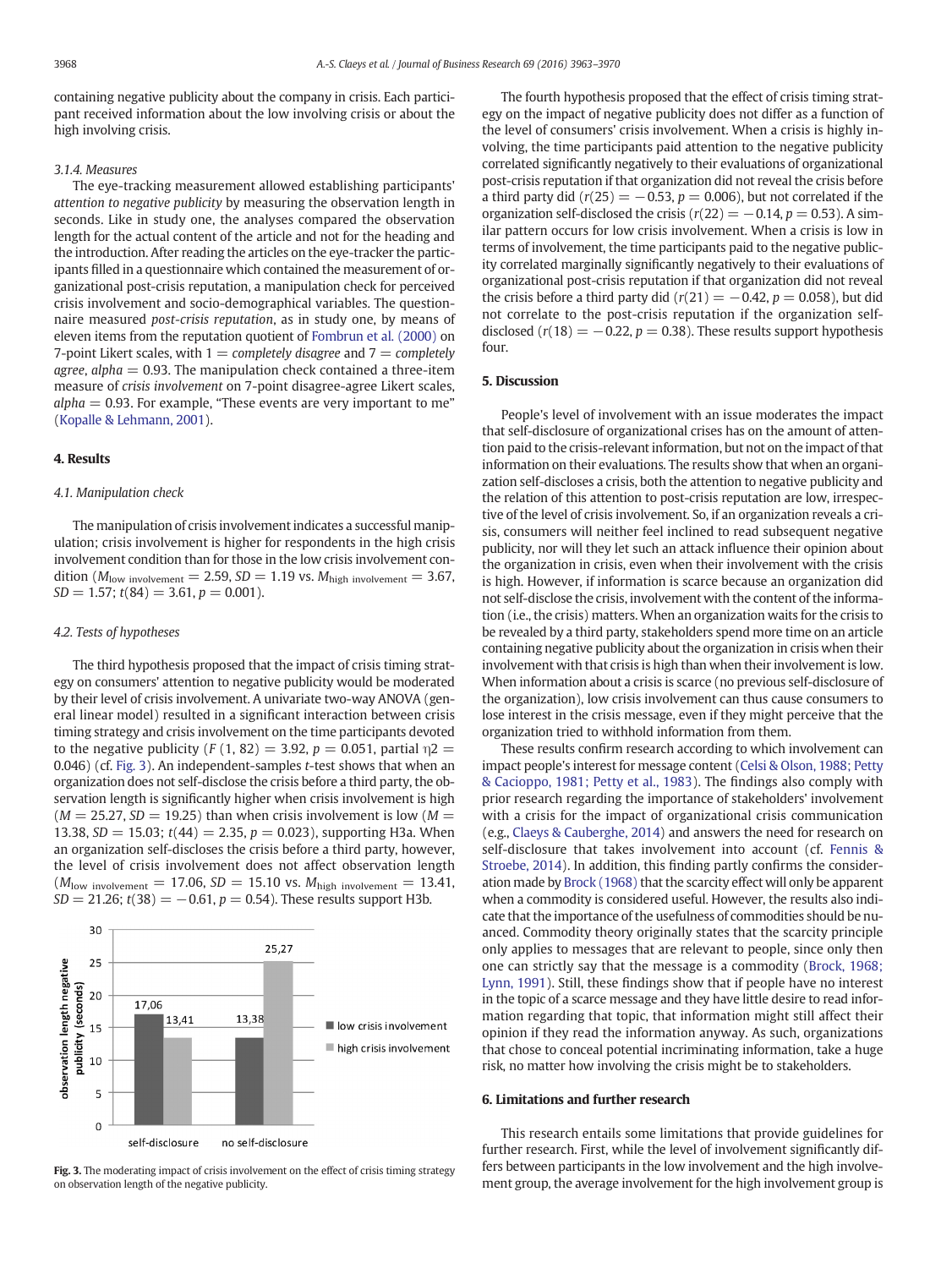<span id="page-6-0"></span>still only moderately high. Participation for credits may lower the intrinsic interest of the student respondents for any of the articles. Second, the student samples used in both studies may limit the generalizability of these findings. However, due to the time consuming nature of eyetracking research, a more systematic procedure to select the respondents is less feasible.

Third, the study took place in an artificial setting and future research should therefore examine the impact in more natural conditions. However, the setting was necessary in order to obtain eye-tracking data. Still, the reading process was as natural as possible. Participants took place in a comfortable seat and were instructed to scan all articles before selecting the one they would read entirely as they would do when reading the newspaper. Fourth, the studies describe two fictitious organizations in order to rule out any confounding effects of pre-crisis organizational reputation (Coombs & Holladay, 2001; Laufer & Jung, 2010). Further research might, however, investigate if and how consumers' pre-crisis evaluation of an organization in crisis impacts the commodity value.

Finally, the findings offer a strong indication that commodity theory, at least in part, explains the benefits of organizational self-disclosure. However, the results cannot rule out alternative explanations entirely. Perhaps subjects in the self-disclosure condition paid little attention to subsequent attacks because they felt like the first article offered enough information already. While information redundancy might indeed be at play, a number of elements in the research design aimed to minimize this possibility. Participants filled in a questionnaire with filler items between the self-disclosure article and the attack, in order to make sure there was some time between reading both articles. Also, study two manipulated participants' involvement with the crisis because when a crisis topic is personally relevant the chance that people will want to read everything about the events increases. Finally, it is impossible to fully rule out a potential redundancy effect in this context. Prior research about commodity theory and self-disclosure often refers to this theoretical explanation as the old-news-is no-news hypothesis ([Dolnik et al.,](#page-7-0) [2003](#page-7-0)) simply because self-disclosure implies that additional crisis information by third parties becomes redundant to stakeholders.

Future research should nevertheless explore the findings from both studies further in order to rule out alternative explanations. The current research shows that not self-disclosing crisis information can result in more attention to that information and in a larger impact of that information on people's evaluations. Further research could study what determines impressions of information scarcity in the context of organizational crisis timing strategies. For instance, whether negative publicity offered after a self-disclosure will be considered scarce if that message adds new information is unclear. In addition, research could explore to what degree commodity theory can account for the positive impact of self-disclosing a crisis for organizational post-crisis reputations in comparison to other mechanisms underlying the effect of a "stealing thunder" strategy. Finally, organizations can only selfdisclose a crisis when they recognize a situation as such. Crises often escalate simply because they go unnoticed by organizational management [\(Ulmer, 2012\)](#page-7-0). Further research should therefore examine how organizations perceive potential crisis situations.

## 7. Conclusions

This research illustrates the effectiveness of an organizational selfdisclosure in minimizing crisis damage. In addition, the findings indicate that commodity theory offers a valuable theoretical explanation for the effectiveness of stealing thunder. In doing so, the findings contribute to the evolution of the research field of public relations from a corporate communication practice to a theoretically grounded and researchbased area (Botan & Taylor, 2004). At the same time, these studies introduce the advantages of organizational self-disclosure in times of crisis to the business literature. As such, the findings show executives that they should not hesitate to 'steal thunder' when they are faced with the dilemma between disclosing the negative event themselves or risking discovery by a third party [\(Fennis & Stroebe, 2014\)](#page-7-0). In particular, both studies offer a strong indication that self-disclosing incriminating crisis information results in reduced attention of the public for subsequent negative publicity. In addition, any attention that the public might pay to such external attacks after an organizational self-disclosure does not relate to post- crisis reputational damage, irrespective of stakeholders' level of crisis involvement. Therefore, even when crisis events are highly relevant to the public, an organizational self-disclosure minimizes crisis damage.

Organizations should therefore realize that the self-disclosure of crisis information is in their own interest. Companies in distress might hope that they will be able to keep incriminating information from leaking, but they should accept that secrets will surface eventually (Coombs & Holladay, 2002). The use of social media by both internal and external stakeholders has further increased the chance that crises will end up getting revealed [\(Miles & Mangold, 2014\)](#page-7-0). Organizations in crisis should not, however, conclude that self-disclosure should merely be used as a reputation restoring strategy when the spread of incriminating information is unavoidable [\(Easley et al., 1995\)](#page-7-0). Selfdisclosure should rather be an opportunity for organizations to emphasize their willingness to prioritize stakeholders' needs (cf. [Veil, Sellnow,](#page-7-0) [& Petrun, 2012](#page-7-0)). As such, these findings illustrate that organizations should provide information to stakeholders openly and will hopefully guide them to make ethical choices in their crisis communication (cf. [Ulmer, 2012](#page-7-0)).

#### References

- Archer, R. L., & Burleson, J. A. (1980). The effects of timing of self-disclosure on attraction and reciprocity. Journal of Personality and Social Psychology, 38(1), 120–130. http://dx. doi.org[/10.1037/0022-3514.38.1.120.](http://dx.doi.org/10.1037/0022-3514.38.1.120)
- Arpan, L. M., & Pompper, D. (2003). Stormy weather: Testing "stealing thunder" as a crisis communication strategy to improve communication flow between organizations and journalists. Public Relations Review, 29(3), 291–308. http://dx.doi.org/[10.1016/S0363-](http://dx.doi.org/10.1016/S0363-8111(03)00043-2) [8111\(03\)00043-2](http://dx.doi.org/10.1016/S0363-8111(03)00043-2).
- Arpan, L. M., & Roskos-Ewoldsen, D. R. (2005). Stealing thunder: Analysis of the effects of proactive disclosure of crisis information. Public Relations Review, 31(3), 425–433. http://dx.doi.org[/10.1016/j.pubrev.2005.05.003](http://dx.doi.org/10.1016/j.pubrev.2005.05.003).
- Botan, C. H., & Taylor, M. (2004). Public relations: State of the field. Journal of Communication, 54(4), 645–661. http://dx.doi.org/[10.1111/j.1460-2466.2004.](http://dx.doi.org/10.1111/j.1460-2466.2004.tb02649.x) [tb02649.x.](http://dx.doi.org/10.1111/j.1460-2466.2004.tb02649.x)
- Bozzolo, A. M., & Brock, T. C. (1992). Unavailability effects on message processing: A theoretical analysis and an empirical test. Basic and Applied Social Psychology, 13(1), 93–101. http://dx.doi.org[/10.1207/s15324834basp1301\\_8.](http://dx.doi.org/10.1207/s15324834basp1301_8)
- Brock, T. C. (1968). [Implications of commodity theory for value change. In A. G.](http://refhub.elsevier.com/S0148-2963(16)30446-5/rf0030) [Greenwald, T. C. Brock, & T. M. Ostrom \(Eds.\),](http://refhub.elsevier.com/S0148-2963(16)30446-5/rf0030) Psychological foundations of attitudes (pp. 243–[276\). New York: Academic Press.](http://refhub.elsevier.com/S0148-2963(16)30446-5/rf0030)
- Brock, T. C., & Brannon, L. A. (1992). Liberalization of commodity theory. Basic and Applied Social Psychology, 13(1), 135–144. http://dx.doi.org[/10.1207/s15324834basp1301\\_](http://dx.doi.org/10.1207/s15324834basp1301_11) [11.](http://dx.doi.org/10.1207/s15324834basp1301_11)
- Celsi, R. L., & Olson, J. C. (1988). The role of involvement in attention and comprehension processes. Journal of Consumer Research, 15(2), 210–224. http://dx.doi.org[/10.1086/](http://dx.doi.org/10.1086/209158) [209158.](http://dx.doi.org/10.1086/209158)

Cialdini, R. B. (2009). Influence: science and practice [\(5th ed.\). Boston: Pearson Education.](http://refhub.elsevier.com/S0148-2963(16)30446-5/rf0045)

- Claeys, A. -S., & Cauberghe, V. (2012). Crisis response and crisis timing strategies, two sides of the same coin. Public Relations Review, 38(1), 83–88. http://dx.doi.org/[10.](http://dx.doi.org/10.1016/j.pubrev.2011.09.001) [1016/j.pubrev.2011.09.001](http://dx.doi.org/10.1016/j.pubrev.2011.09.001).
- Claeys, A. -S., & Cauberghe, V. (2014). What makes crisis response strategies work? The impact of crisis involvement and message framing. Journal of Business Research, 67(2), 182–189. http://dx.doi.org/[10.1016/j.jbusres.2012.10.005.](http://dx.doi.org/10.1016/j.jbusres.2012.10.005)
- Claeys, A. S., Cauberghe, V., & Leysen, J. (2013). Implications of stealing thunder for the impact of expressing emotions in organizational crisis communication. Journal of Applied Communication Research, 41(3), 293–308. http://dx.doi.org[/10.1080/](http://dx.doi.org/10.1080/00909882.2013.806991) [00909882.2013.806991](http://dx.doi.org/10.1080/00909882.2013.806991).
- Coombs, W. T. (2007). Protecting organization reputations during a crisis: The development and application of situational crisis communication theory. Corporate Reputation Review, 10(3), 163–176. http://dx.doi.org/[10.1057/palgrave.crr.1550049](http://dx.doi.org/10.1057/palgrave.crr.1550049).
- Coombs, W. T., & Holladay, S. J. (2001). An extended examination of the crisis situations: A fusion of the relational management and symbolic approaches. Journal of Public Relations Research, 13(4), 321–340. http://dx.doi.org[/10.1207/S1532754XJPRR1304\\_](http://dx.doi.org/10.1207/S1532754XJPRR1304_03) [03.](http://dx.doi.org/10.1207/S1532754XJPRR1304_03)
- Coombs, W. T., & Holladay, S. J. (2002). Helping crisis managers protect reputational assets: Initial tests of the situational crisis communication theory. Management Communication Quarterly, 16(2), 165–186. http://dx.doi.org[/10.](http://dx.doi.org/10.1177/089331802237233) [1177/089331802237233](http://dx.doi.org/10.1177/089331802237233).